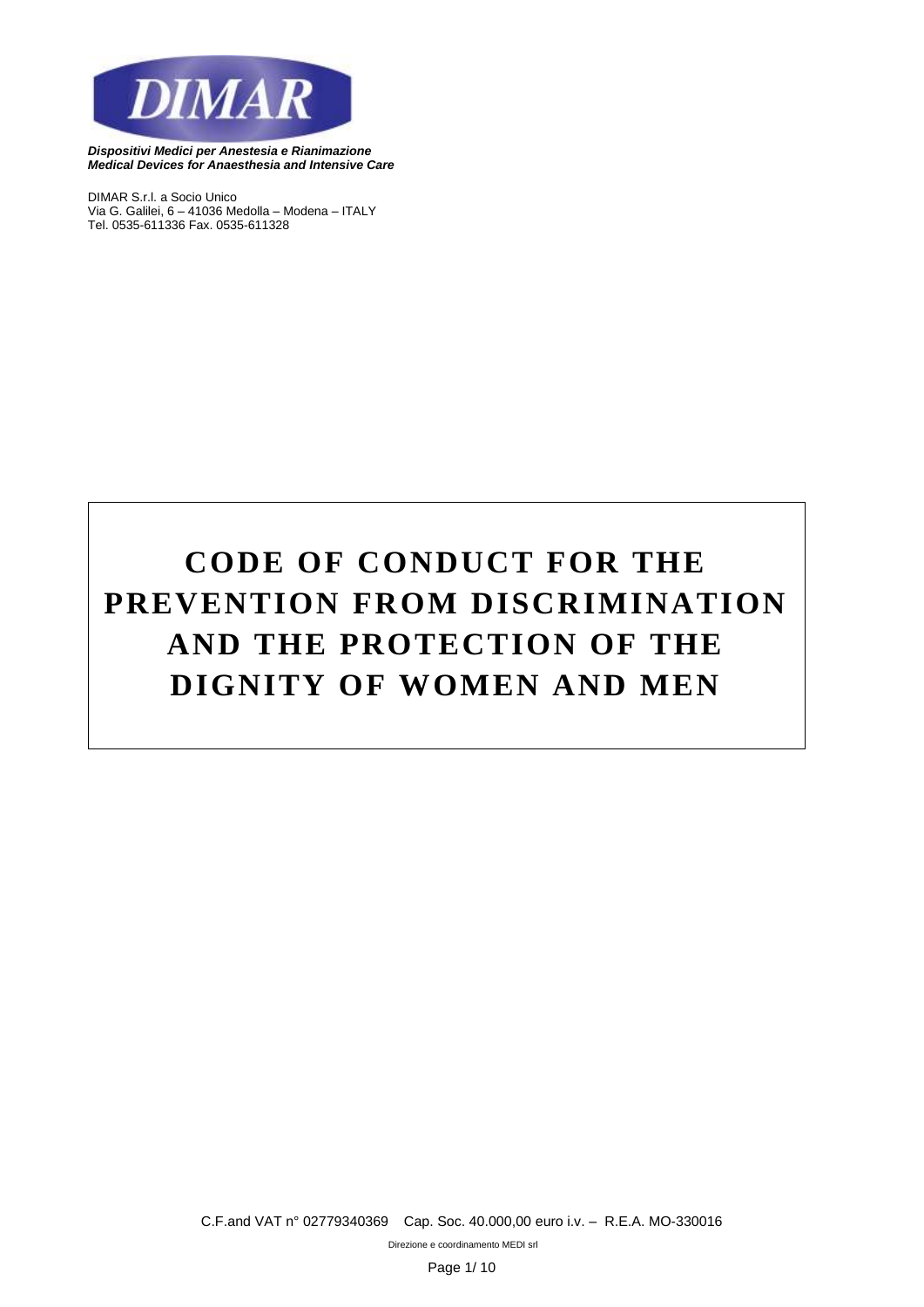

*DIMAR S.r.l. a Socio Unico Via G. Galilei, 6 – 41036 Medolla – Modena – ITALY Tel. 0535-611336 Fax. 0535-611328*

# **Section I - Introduction**

Preamble Principles and purpose Scope

## **Section II - Definitions**

Discrimination Sexual harassment Moral harassment or mobbing

## **Section III- Implementing rules**

Responsibility Disciplinary responsibility Procedure for dealing with discrimination and harassment Confidentiality Training and information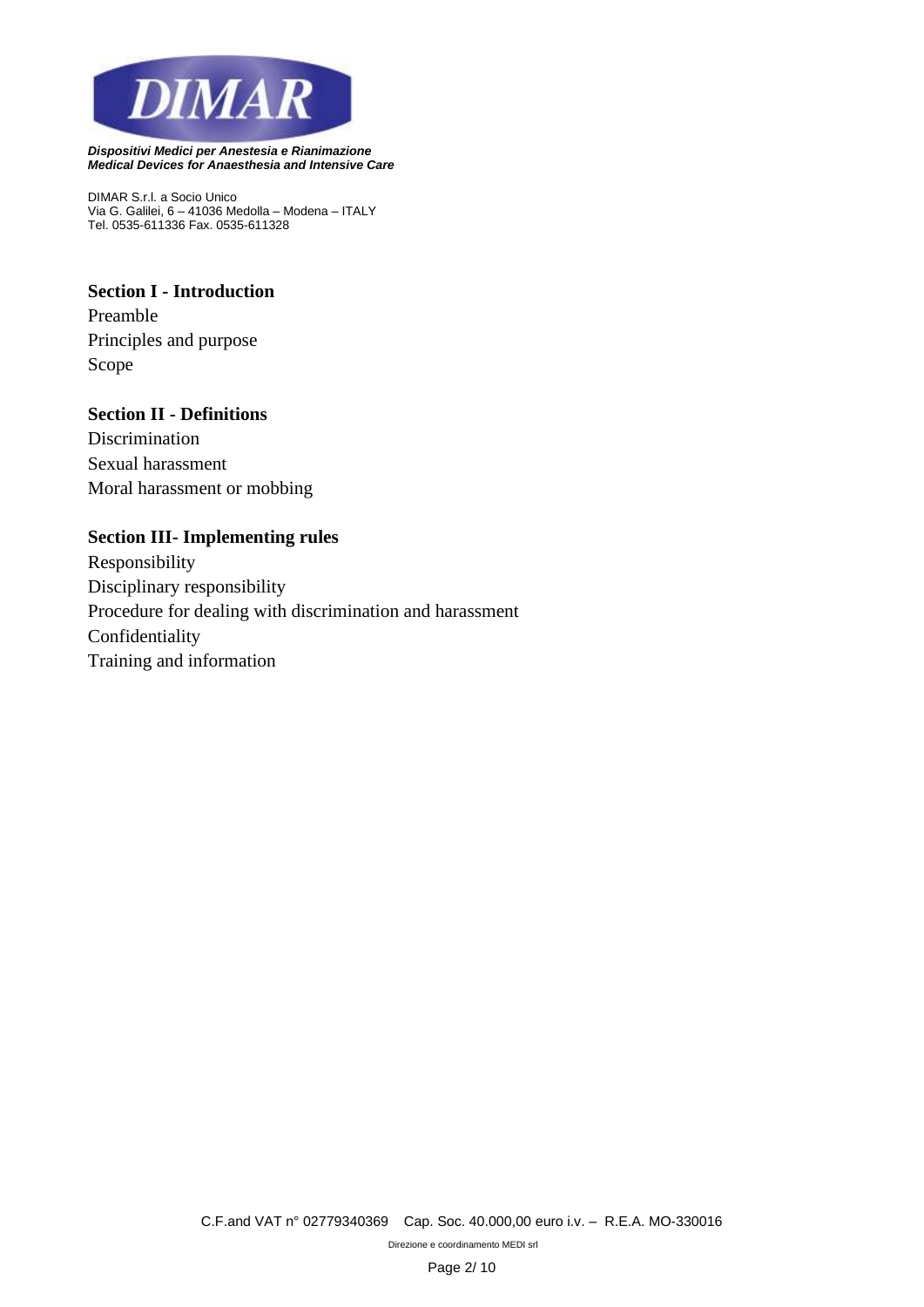

*DIMAR S.r.l. a Socio Unico Via G. Galilei, 6 – 41036 Medolla – Modena – ITALY Tel. 0535-611336 Fax. 0535-611328*

## **SECTION I - INTRODUCTION**

#### **PREAMBLE**

With this Code of Conduct, Dimar S.r.l. (hereinafter referred to as "Dimar") intends to give evidence of its willingness to maintain the best conditions of well-being in the workplace, ensuring a workplace based on the principles of equality and the protection of freedom, dignity and inviolability of the person, enhancing the management of leisure and the reconciliation of work and family time, in the full awareness that the achievement of personal balance is positively reflected in social and working life.

The adoption of specific rules of conduct, as set out in the Code of Conduct, makes it possible to guarantee in the workplace the right to a favourable environment and interpersonal relations, in compliance with the principles equality, freedom and dignity of the person.

This Code of Conduct is also adopted according to the "Agreement on harassment and violence in the workplace" of 26 April 2007 and the "Regional agreement on harassment and violence in the Workplace" of 17 May 2018.

# **PURPOSE**

The Code of Conduct is a guarantee instrument, aimed at preventing and contrasting any form of sexual harassment, mobbing and discrimination, with absolute respect for confidentiality. In particular, with the adoption of this Code of Conduct, Dimar intends to:

protect the dignity and equality of women and men in the workplace by promoting and encouraging the adoption of decisions and behaviour based on the principles of equal opportunities, respect, collaboration and fairness;

- Define the conduct which, beyond individual sensitivity, constitutes a situation of harassment, mobbing or discrimination, committing to:

- o Create the premises in order to favor, in the workplace, the mutual respect of the persons as such, dictating rules of behavior towards the staff and overall the customers;
- o Condemn all discrimination based on age, racial or ethnic origin, sex, social status, political opinion, religious conviction, gender, sexual orientation and disability, with full respect for the protection of the rights of liberty and dignity of each person, promoting and encouraging the adoption of decisions and behaviour based on the principles of equal opportunities, respect, collaboration and fairness;

In case of reports of harmful conduct, ensure the immediate activation of timely and impartial procedures, aimed at resolving, discreetly and effectively, cases of sexual harassment, bullying or discrimination and preventing recurrence;

- Identify the actors involved and their respective roles, as part of the prevention and fight against harmful conduct regulated by the Code;
- Identify and monitor incidents of sexual harassment, bullying, or discrimination, with a view to developing appropriate prevention and law enforcement management strategies;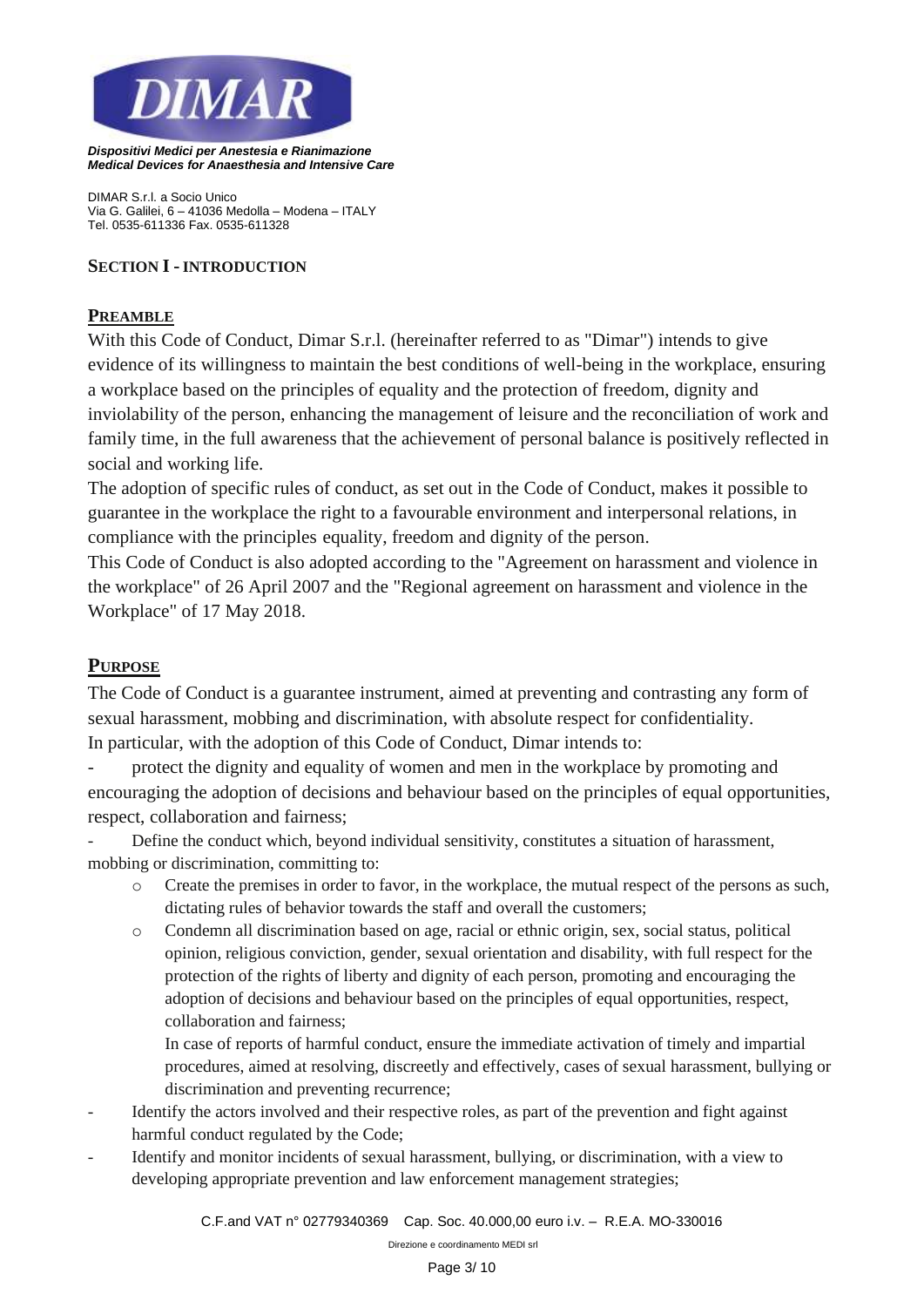

*DIMAR S.r.l. a Socio Unico Via G. Galilei, 6 – 41036 Medolla – Modena – ITALY Tel. 0535-611336 Fax. 0535-611328*

- To promote awareness and enforcement of existing legislation and to protect equality and equal opportunities for all workers and to promote information on the rules on sexual harassment, mobbing and discrimination in the workplace.

# **SCOPE**

This code applies to all employees, with any kind of established relationship and professional classification.

Each worker has the duty to work with Dimar to promote and maintain a workplace where the dignity of each person is respected, the personal relations are favoured and the practice of discrimination and harassment is of course considered unacceptable.

The managers of the facilities must pay adequate attention to prevent acts and behaviours that undermine people's dignity.

All persons who come into contact with Dimar's staff - suppliers, partners, consultants, customers and third parties in general - are also required to comply with this Code, according to their particular relationships.

The principles contained in this Code shall apply to all aspects of the employment relationship, such as, but not limited to: the selection process, the recruitment phase, professional growth,

compensation, etc.; these aspects are based on merit and performance and cannot be influenced by factors such as race, ethnicity, sexual and/or political orientation, etc.

This Code of Conduct should be made available to newly hired personnel when the working relationship is being established.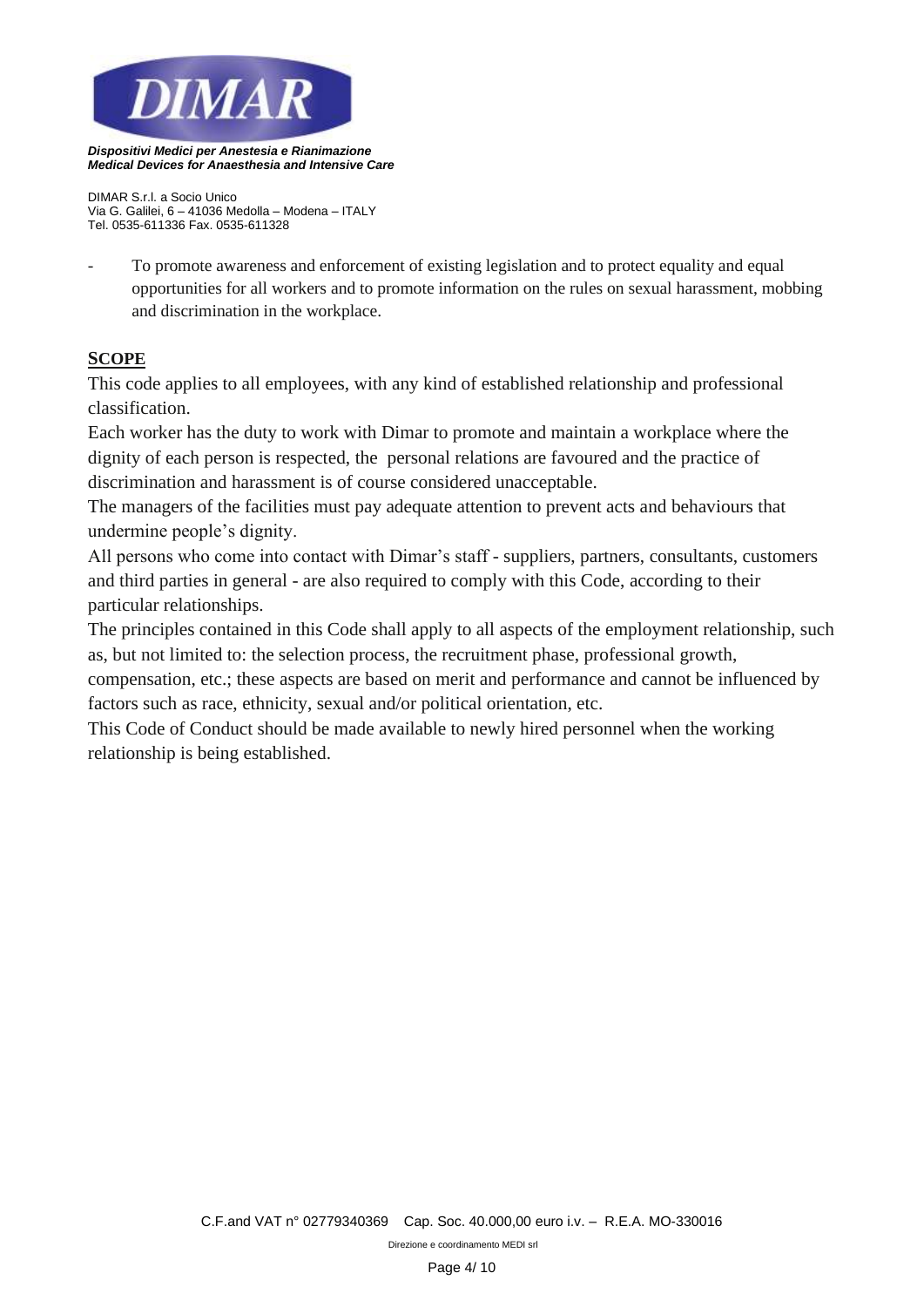

*DIMAR S.r.l. a Socio Unico Via G. Galilei, 6 – 41036 Medolla – Modena – ITALY Tel. 0535-611336 Fax. 0535-611328*

#### **SECTION II - DEFINITION**

#### **DISCRIMINATIONS**

As defined in the Code of Ethics, Dimar does not admit any form of discrimination and guarantees equal opportunities and equal dignity and impartiality of treatment for all subjects. In accordance to national law, the principle of equal treatment in employment and occupation means the absence of any direct or indirect discrimination as defined below:

- − Direct discrimination where by sex, age, racial or ethnic origin, religion, ideology or other belief, political or trade union orientation, health motivations, disability, sexual orientation, state of pregnancy, state of maternity or paternity, including adoption or foster care, care for disabled family members, or by reason of ownership and the exercise of the related rights, a person is treated less favourably than another one in a similar situation;
- Indirect discrimination where an apparently neutral provision, criterion, practice, act, pact or conduct may cause certain employees a particular disadvantage, in relation to other persons, by reason of the above causes.

All workers must be treated solely on the basis of their professional skills and competences, all forms of discrimination being prohibited.

Differences in treatment resulting from characteristics which are essential requirements for employment, shall not constitute discrimination, provided that the objective pursued is legitimate and the means used to achieve it are proportionate to the objective and necessary.

## **SEXUAL HARASSMENT**

Sexual harassment shall consist of any unwanted behaviour of sexual nature expressed in a physical, verbal or non-verbal form, with the aim or effect of violating the dignity and freedom of those who suffer it and of creating an intimidating atmosphere, hostile, degrading, humiliating or offensive.

The essential characteristic of sexual harassment consists in an unwanted act suffered by the sufferer and a claim by a perpetrator; it's up to the individual to determine what behavior can be tolerated or considered offensive; a simple attention to the person can become harassment, when it is expressed in a behavior considered by those who are the object of such attentions, clearly offensive, unwanted or unjustified. Sexual harassment includes behaviour such as, for example:

- Explicit or implicit requests for sexual acts or attentions, not appreciated or deemed inappropriate and offensive;
- Inappropriate or unwanted physical contacts (such as pinching, moping, hugging, caressing and the like), plus provocative and disrespectful gestures or winks with a sexual background, as well as gestures alluding to sex;
- Two-way sexual communications disseminated by letters, e-mails, tickets, telephone calls, text messages, or any other means;
- Verbal appreciation of the body and comments on sexuality or sexual orientation deemed offensive;
- Display of pornographic material in the workplace, by any means and manner;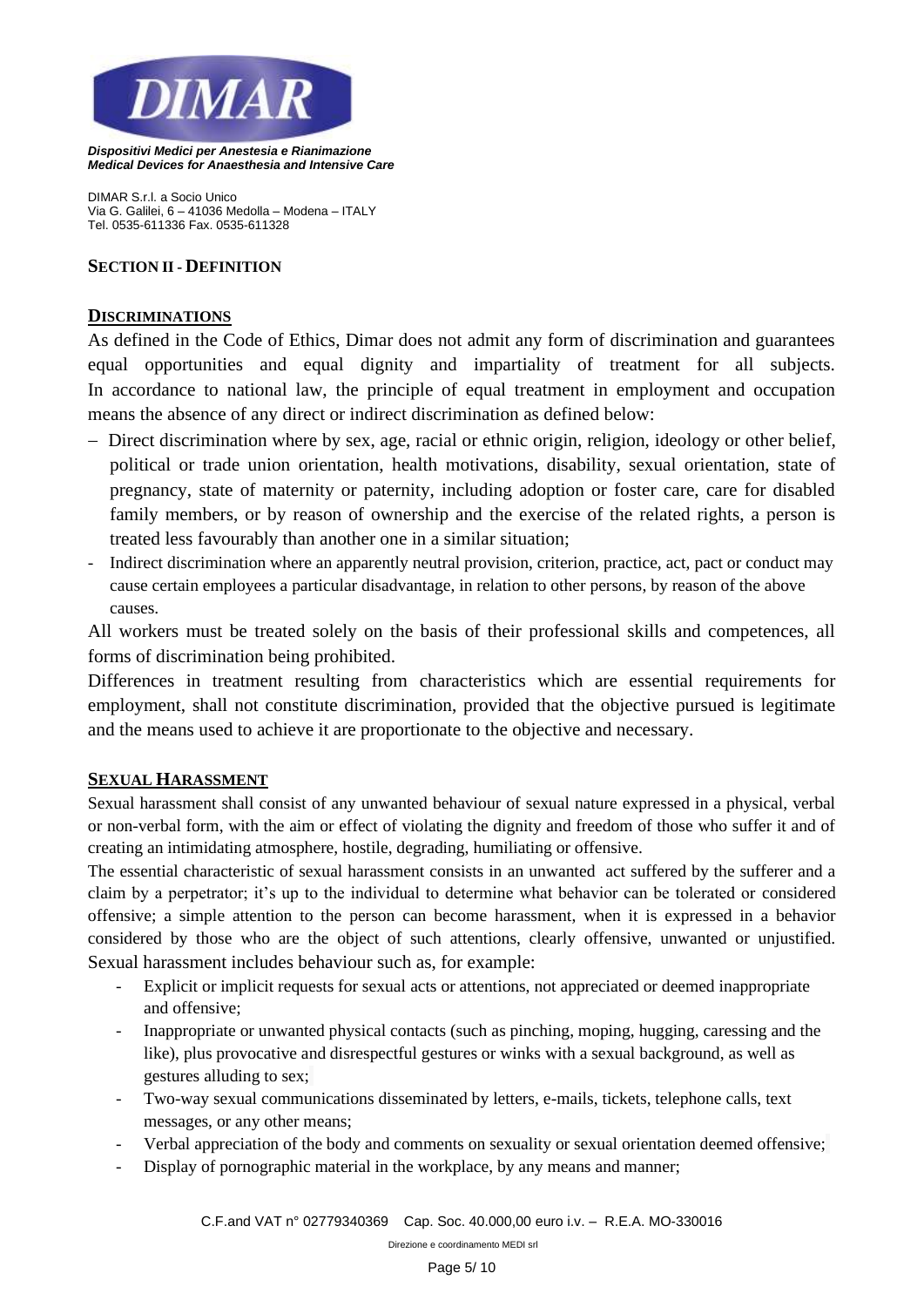

*DIMAR S.r.l. a Socio Unico Via G. Galilei, 6 – 41036 Medolla – Modena – ITALY Tel. 0535-611336 Fax. 0535-611328*

- Implicit or explicit promises of benefits, privileges or career advancements, in exchange of sexual favours;
- Threats, blackmail and retaliation for rejecting sexual behaviour, which directly or indirectly affects the constitution, conduct or termination of employment and career progression.

Sexual harassment by persons exploiting their leading position is aggravated if associated to threats or blackmail regarding the working condition.

## **MORAL HARASSMENT OR** *MOBBING*

Moral harassment or mobbing is a working situation.

What constitute moral harassment or bullying are those hostile, aggressive and vexatious acts and behaviours, committed repeatedly and systematically, in constant progress, with persecutory modalities, against the employees by those who are in an above-ordered or sub-ordered position (upward or descending vertical mobbing) or by other colleagues (horizontal mobbing) and who, by creating an intimidating, humiliating, degrading and offensive climate, have the purpose and effect of violating their personal dignity and hurting their psychophysical integrity, including marginalizing them from the work environment.

Moral harassment or bullying is considered discrimination, according to art. 26 comma 1 of decree of 11 april 2006, n. 198, " Code of equal opportunities for men and women, pursuant to Article 6 of the Law of 28 November 2005, n. 246".

Moral harassment or mobbing is also considered to be perpetrated against employees on the basis of their ethnicity, religion, personal and political beliefs, disability, age and sexual orientation.

Behaviour such as:

- Verbal mistreatment and personal insults, defamation, innuendo, disclosure of confidential information and any other action of discredit of the person;
- Slander, defamation of a worker or his family;
- Psychological pressures, aggressive, hostile, humiliating or intimidating attitudes, even in veiled or indirect form;
- Exclusion or unjustified marginalization of work, training and retraining;
- Deliberate refusal of work information or incorrect or deficient information;
- Unmotivated criticism and delegitimization of the image of the, even in front of colleagues or people outside the company;
- Assignment of disqualifying tasks in relation to the professional profile, exorbitant or excessive, aimed at demotivating the worker, or to prevent the achievement of the goals assigned;
- Excessive, unjustified, vexatious control of the employee's behaviour and operation.

The reporting of sexual or moral harassment for the sole purpose of denigrating, discrediting or harming anyone, shall constitute harassment, according to this Code of Conduct and to any consequential effect.

The following may constitute moral harassment:

- Self-image damage such as intimidation, slander, insults, inappropriate reprimands, dissemination of confidential news, insinuation on psychological or physical problems of the person, which cause the

*C.F.and VAT n° 02779340369 Cap. Soc. 40.000,00 euro i.v. – R.E.A. MO-330016*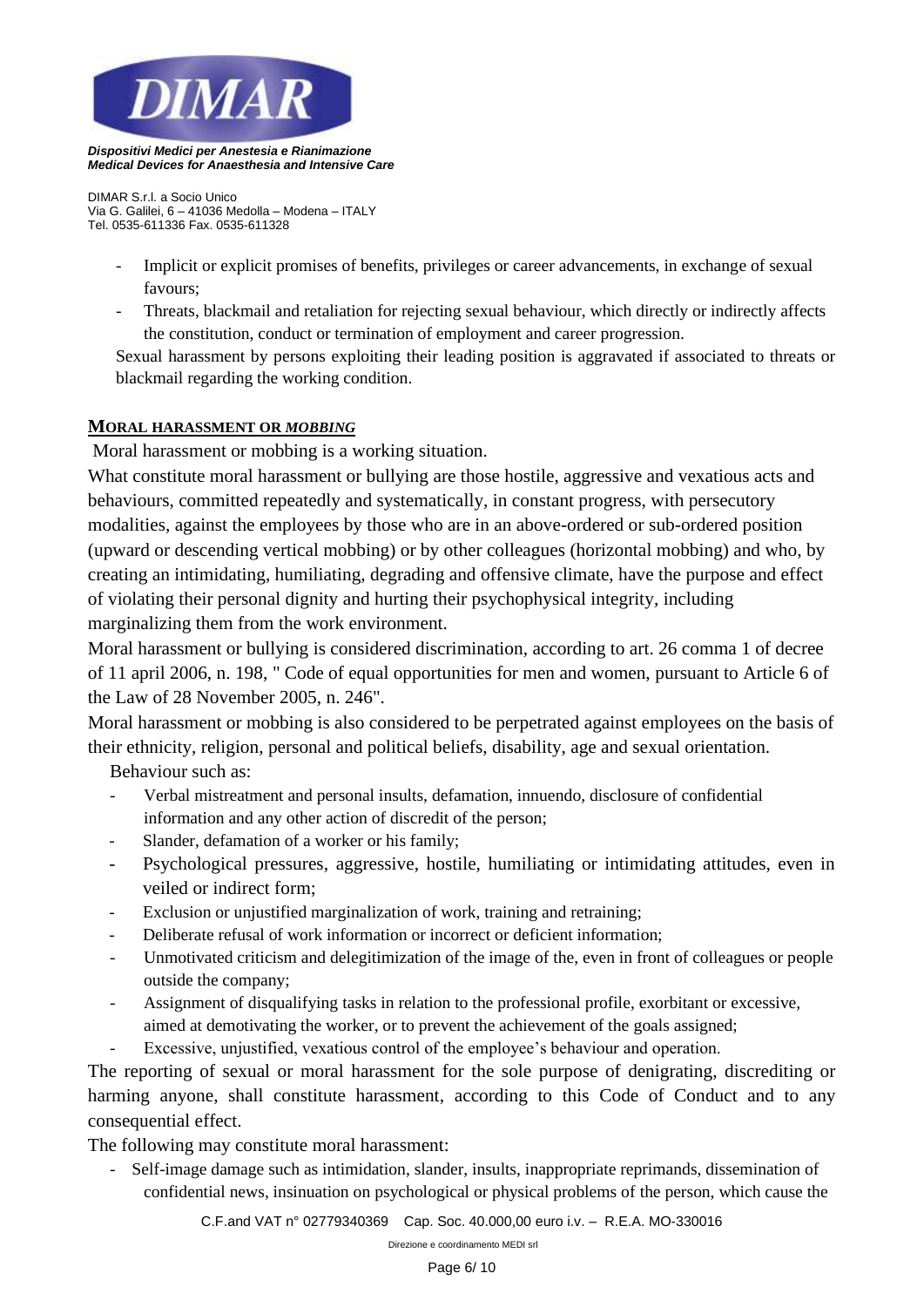

*DIMAR S.r.l. a Socio Unico Via G. Galilei, 6 – 41036 Medolla – Modena – ITALY Tel. 0535-611336 Fax. 0535-611328*

> same to be absent repeatedly, or any other action devaluing the person and the results achieved, in such a way as to make the individual a target of unfounded criticism, undermining his self-esteem and making him weak and vulnerable:

- Damage to the professional skills of the individual, such as threats of dismissal, forced resignation, unjustified transfers, wage discrimination, prejudice in the perspective of career progression, unjustified removal of tasks already entrusted, attribution of improper tasks, systematic devaluation of results, impediment of work, emptying of assigned tasks, lack or unreasonable deprivation of work tools, unreasonable removal from projects, request for extraordinary unjustified tasks by service requirements, repeated and unjustified reprimands, unjustified refusal of leave or permits, actions that create demotivation or distrust in the person, discouraging the continuation of activity;
- Attempts of marginalization and isolation, such as undesired changes in duties or work colleagues with persecutory intent, limitations on the faculty of expression or excessive control.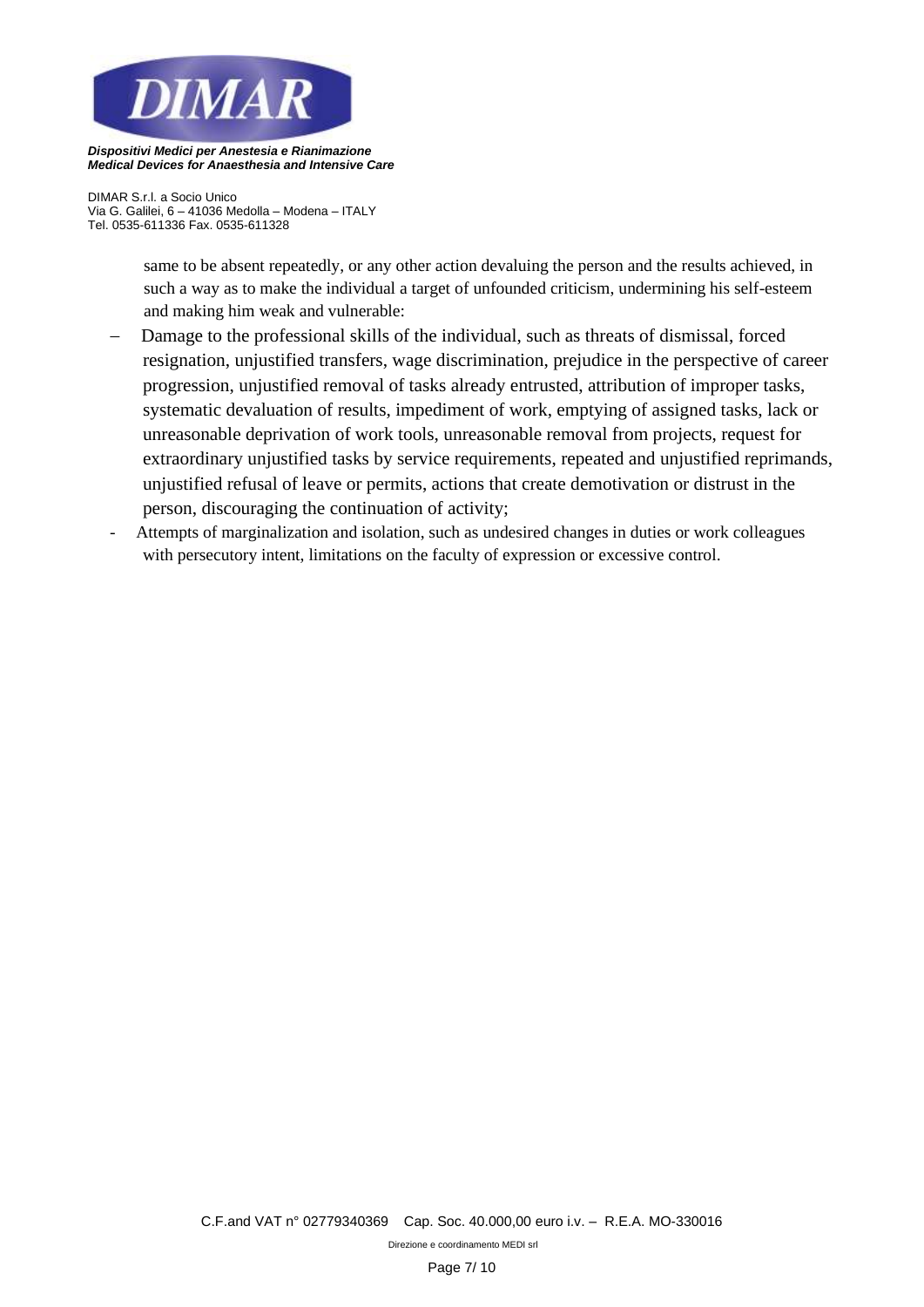

*DIMAR S.r.l. a Socio Unico Via G. Galilei, 6 – 41036 Medolla – Modena – ITALY Tel. 0535-611336 Fax. 0535-611328*

# **SECTION III- IMPLEMENTING RULES**

#### **RESPONSABILITY**

At the workplace, all personnel of all levels must follow the following behaviours: Respect the rights, dignity and value of other people:

- Respect the principles contained in this Code:
- Fully support the implementation of equal opportunities and non-discrimination;
- Protecting the health and safety of ourselves and others;
- Treat the others as oneself:
- Create and maintain a working environment as harmonious as possible and not intimidating, hostile, degrading, humiliating or offensive;
- Strive to develop a safe working environment, inspired by the principles of fairness, freedom and dignity in interpersonal relationships and where women and men mutually respect the inviolability of the person;
- Show impartiality to people, so as to ensure that everyone is treated fairly and equally;
- Promote the adoption of diversified, timely and impartial measures aimed at preventing and combating the phenomenon of bullying or other phenomena, aimed at altering the psycho-physical integrity of the worker;
- Support any person who claims of being discriminated or harassed show sensitivity towards the situation, encouraging to report the event to the person in charge;
- Inform the person in charge of any harassment and discrimination you become aware of;
- Keep the information received as confidential as possible.
- Cooperate with the departments responsible for promoting and implementing all preventive and repressive measures against mobbing and other forms of discrimination or harassment;

In respect of these principles, it is therefore prohibited to:

- Create forms of harassment in any form (intimidation, bullying, abuse, insults, marginalization, exclusion, stalking and any form or discriminatory attitude);
- Inducing, pressuring or persuading others to discriminate or harass, or even to assume an act of discrimination or harassment;
- Persecute a worker who has complained of an act of discrimination or harassment or has taken legal action or given testimony or information in a case of discrimination or harassment;
- Take part in and/or encourage rumors of alleged or actual harassment or discrimination.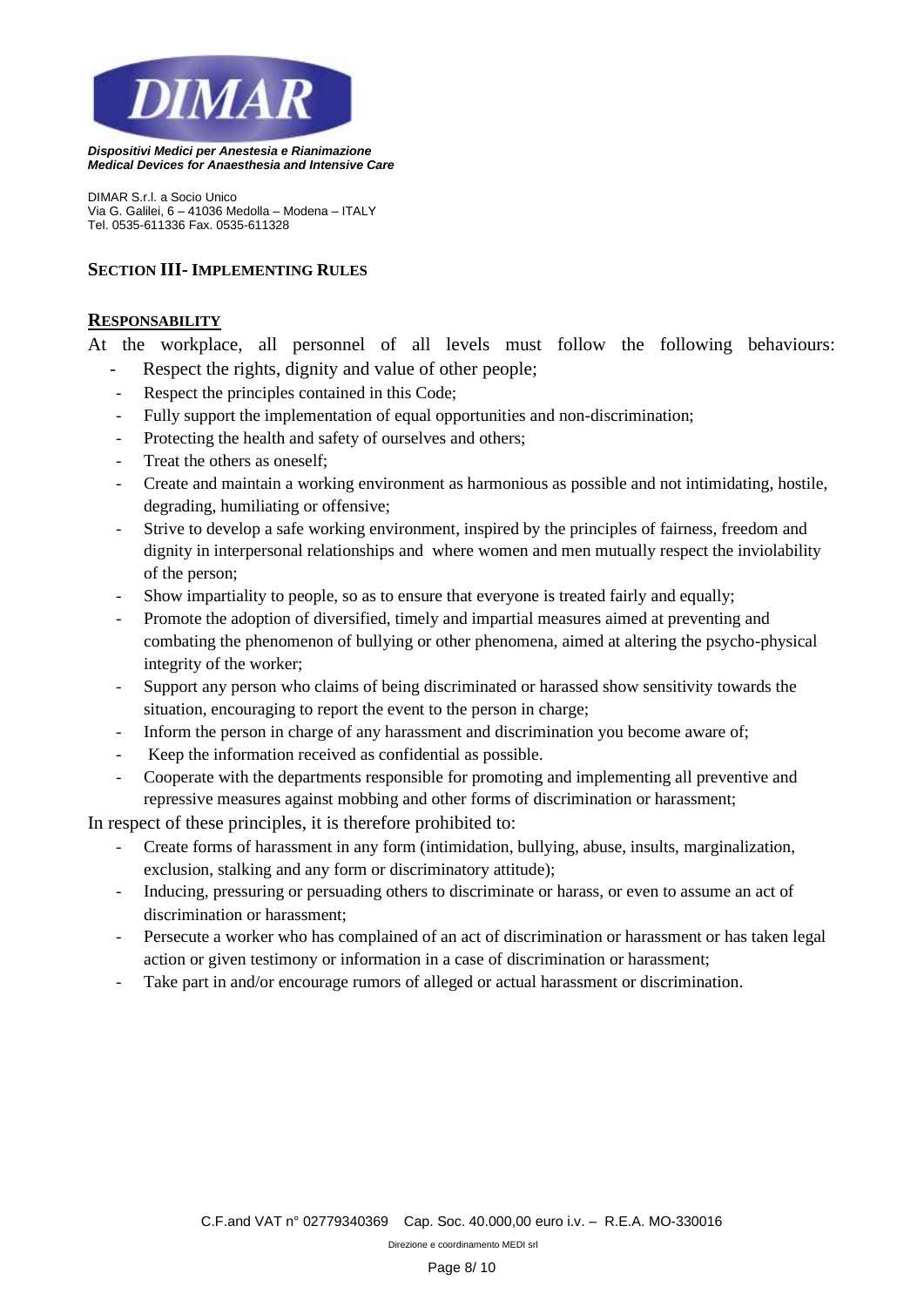

*DIMAR S.r.l. a Socio Unico Via G. Galilei, 6 – 41036 Medolla – Modena – ITALY Tel. 0535-611336 Fax. 0535-611328*

# **DISCIPLINARY RESPONSIBILITY**

Harassment (sexual or moral) violates laws and norms on equal treatment between men and women. Therefore any direct or indirect discrimination, based on ethnic affiliation, religious confession, personal political opinions, age, sex, disability, undermine the constitutional principles of equality, freedom and dignity.

It is illegal to commit discriminatory acts and harassment at the workplace.

It is also illegal to commit acts of retaliation against those who report discrimination and/or harassment or are willing to bear witness.

The omission by those who see or are aware of cases of harassment and do not report them, is chargeable anyway.

Penalties will be imposed in proportion to the act and with the purpose to protect of the victim, regardless of the position of the person concerned.

Disciplinary proceeding, relating to the facts and circumstances provided for in this Code, shall be conducted in accordance with the relevant CCNL.

# **PROCEDURE FOR DEALING WITH DISCRIMINATION AND HARASSMENT**

Dimar workers can report to the Board possible violations, behaviours, practices that do not comply with the provisions of this Code and in the Code of Ethics at odv@dimarsrl.com.

Those, who have witnessed discriminatory and/or behaviour deemed to be harassing, must immediately report it to the Board.

In addition, workers who feel they have been subjected to harassment or discrimination are encouraged to inform the Management without delay, and to report the incident to the relevant company department.

In case of conduct which is considered to be punishable by law, Dimar urges any person who considers himself a victim of such conduct, to contact the relevant authorities without delay. Making recourse to any other form of judicial protection or other protection structures is of course possible.

Once received the complaint, the competent structure has the obligation to activate all the initiatives deemed suitable for the resolution of the problem creating discomfort to persons and interferes with the course of the working activity, with the aim of safeguarding in first instance the dignity of the workers involved in the matter, seeking the most appropriate solutions to interrupt and overcome the situation of distress and restore a serene atmosphere.

Should the report - whether in electronic or verbal form – highlights aspects of particular gravity, Dimar will initiate the disciplinary procedure in compliance to the law and contract, through the relevant Authority.

The records of the procedure and the provision and the archiving of the practice will occur with the due care.

Any form of direct or indirect retaliation against those who report a case of harassment and/or

*C.F.and VAT n° 02779340369 Cap. Soc. 40.000,00 euro i.v. – R.E.A. MO-330016*